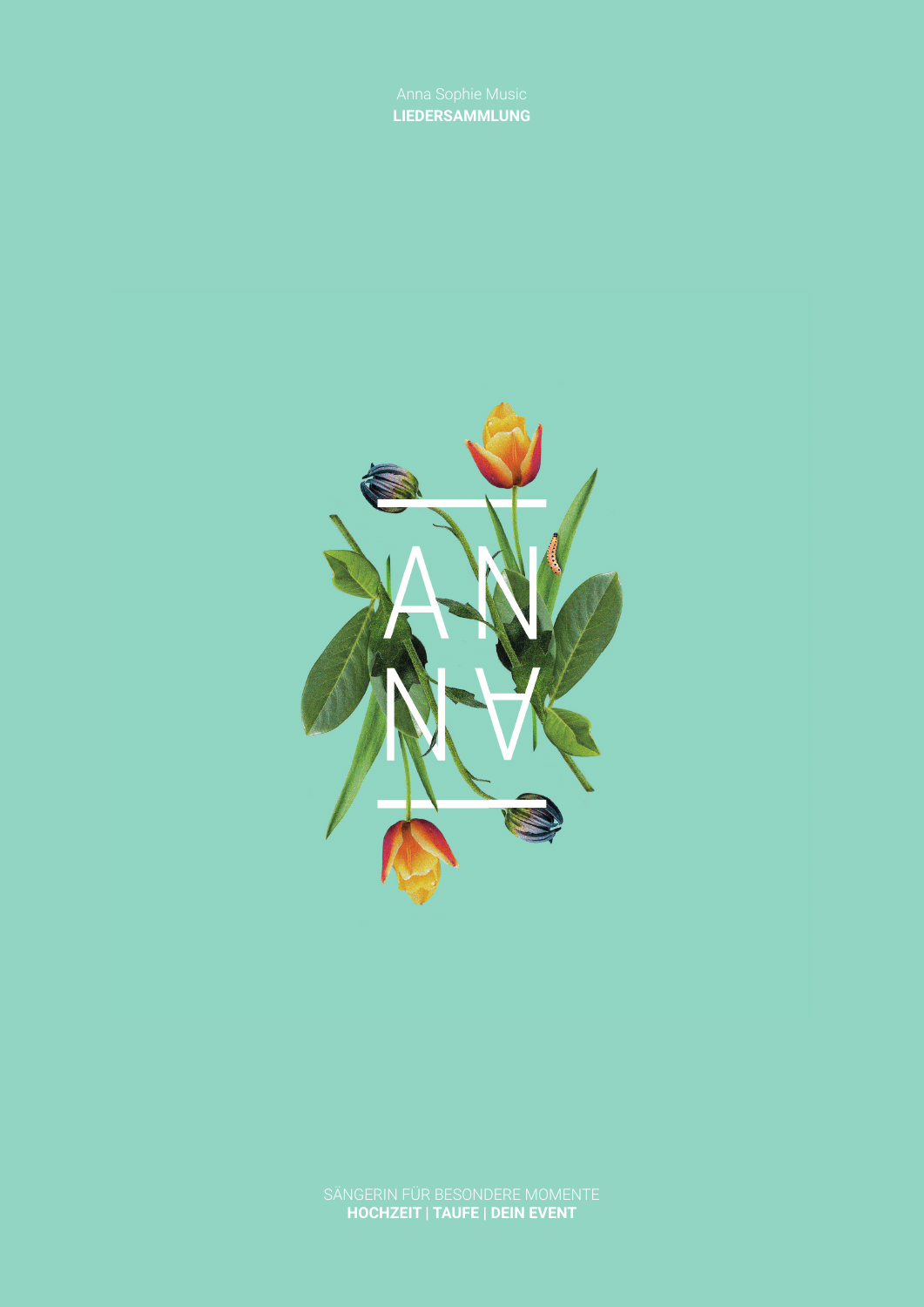Anna Sophie Music **LIEDERSAMMLUNG**

## **TITEL INTERPRET**

**All Of Me Angel A Thousand Years Bed Of Roses Bitte Hör Nicht Auf Zu Träumen Bloom Bonnie und Clyde Burn One Down Can't Stop The Feeling Can You Feel The Love Tonight Circle Of Life Das Beste Der Fels Du Bist Du (Kl. Hummel Bommel) Dir Gehört Mein Herz Eisener Steg Fields Of Gold First Day Of My Life Fix You Fliegen Für Immer Ab Jetzt Glück Hallelujah Hallelujah (Taufversion) Hallelujah Happy Heal The World Higher Love Hit The Road Jack I Don't Want To Miss A Thing I'm Yours I See Fire Isn't She Lovely**

John Legend Robbie Williams Christina Perri Bon Jovi Xavier Naidoo The Paper Kites Sarah Connor Ben Harper Justin Timberlake Elton John (König der Löwen) Elton John (König der Löwen) Silbermond Xavier Naidoo Maite Kelly Tarzan, Phill Collins Philipp Poisel Eva Cassidy Bright Eyes Coldplay Matthias Schweighöfer Johannes Örding Berge Leonard Cohen Deutsche Version Lyrics, Father Ray Kelly Pharrell Williams Michel Jackson Kygo, Whitney Houston Becca Krueger Aerosmith Jason Mraz Ed Sheeran Stevie Wonder

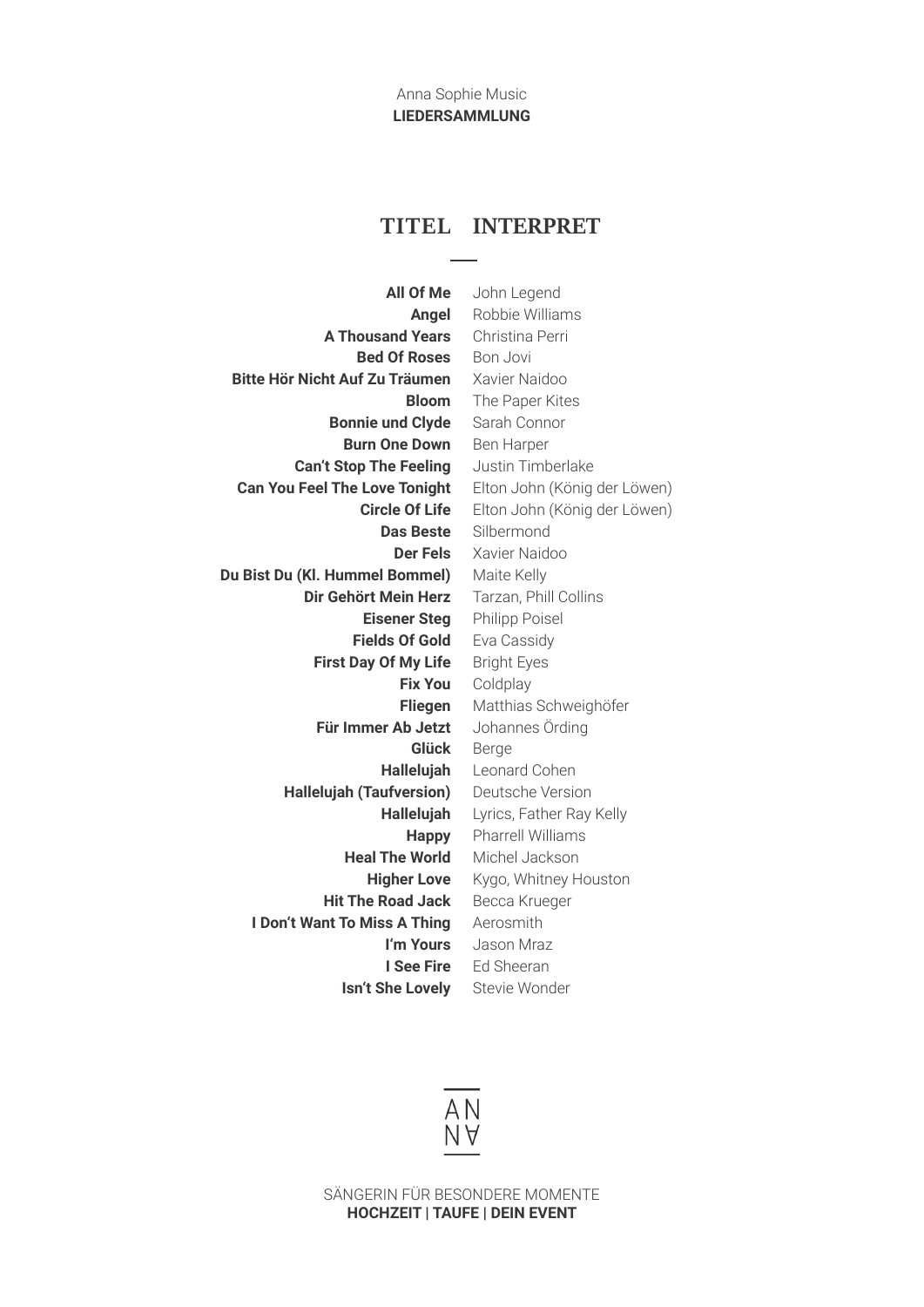## **TITEL INTERPRET**

**I Wanna Grow Old With You I Won't Let You Go I Won't Give Up Ja Just The Way You Are Kiss Me Liebe Meines Lebens Lost Without You Make You Feel My Love Marry You Mehr Als Ein Wunder Mein Herz Schlägt Für Dich Miles Away Oceans Oh Happy Day Perfect Rather Be Right Here Waiting Rise Say Something Seite An Seite She's The One She Will Be Loved Sky and Sand Slow Down Something Beautiful Somewhere Over The Rainbow Stand By Me Stay With Me Sunshine Super Girl Technicolour Beat The Book Of Love**

Westlife James Morrison Jason Mraz Silbermond Bruno Mars Sixpence None The Richer Philipp Poisel Freya Ridings Adele Bruno Mars Carrousel Klima Years Around The Sun Hillsong Gospel Ed Sheeran Jasmine Thompson Richard Marx Eddie Vedder A Great Big World Christina Stürmer Robbie Williams Maroon 5 Paul Kalkbrenner Cas Haley Jacob Banks Eva Cassidy Ben E King Sam Smith Matisyahu Reamonn Oh Wonder Peter Gabriel